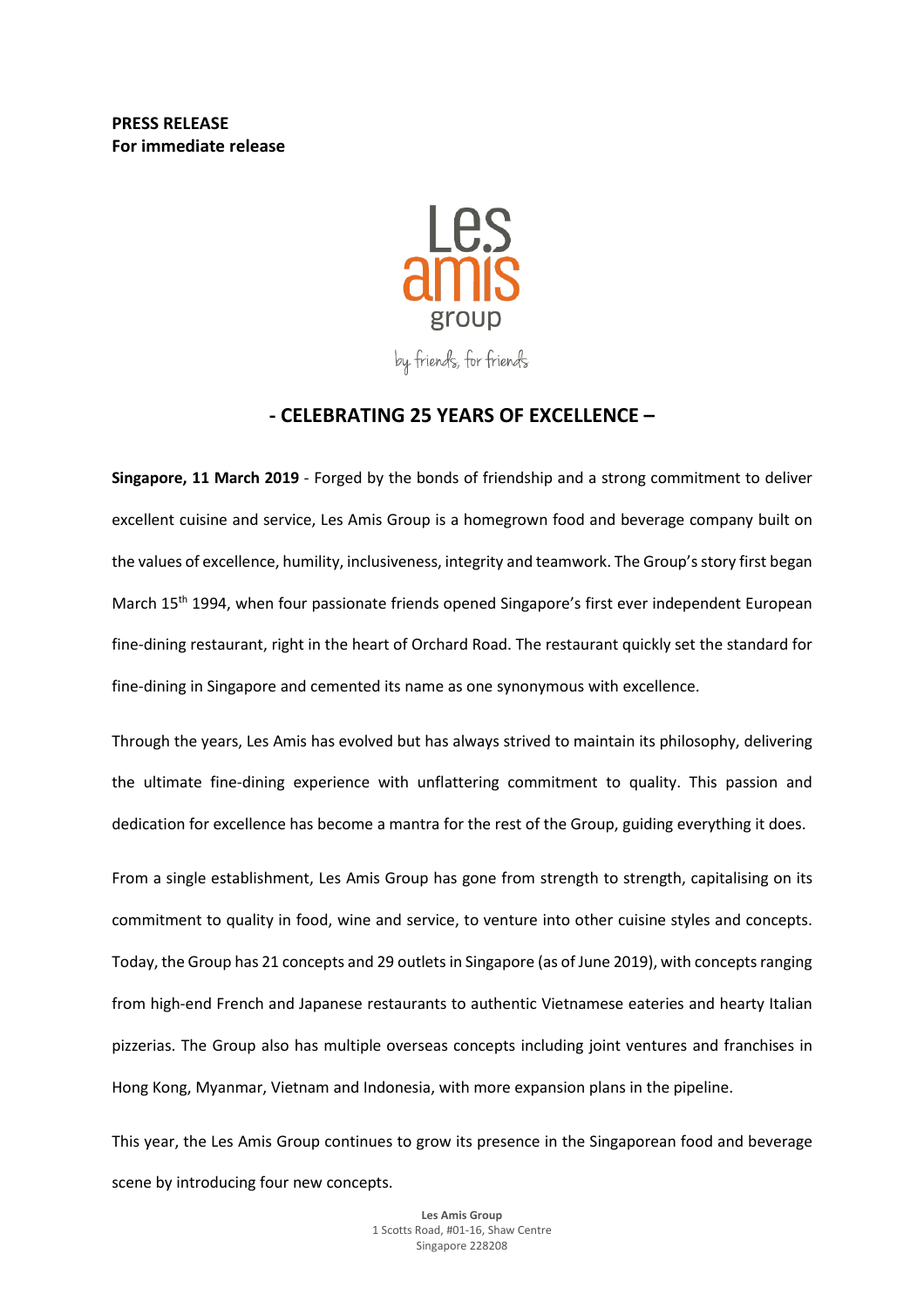# **- A PASSION FOR NURTURING TALENT -**

Even after 25 years, the Group's commitment to excellence has not changed. This passion has only evolved and grown, with a focus on nurturing talent and giving them a platform to learn, develop and shine. The Les Amis Group continues to be home to many who seek to grow their culinary career and is proud to have been a part of the culinary journey of several prominent chefs and service staff who have gone on to set-up and run their own successful restaurants and food businesses. These food and beverage businessesrange from Michelin starred restaurants, humble food courts, culinary academies and even the Changi Airport Singapore Airlines Lounge.

"I am just as excited today as I was 25 years ago when I come across raw talent. I believe that young talent should be given the wings to fly as far and as high as they can go."

Mr. Desmond Lim - Chairman, Les Amis Group

Recognising its success today is owed to the hard work and determination of its people, the Group continues to invest in their best asset (their employees), providing them with quality training and exposure. At our flagship restaurant Les Amis, trainers are employed to ensure service standards are up to par.

Overseas exposure trips are also a crucial part of investing in ourstaff. The Group hopes such trips will allow its staff to develop a greater appreciation for their craft and inspire the team to deliver memorable experiences for guests.

In 2018, the teams from La Strada, LINO and Peperoni went on a 12-day fully funded trip to Italy to explore the food and beverage culture there. Exploring cities such as Rome, Naples & Florence the teams got to learn about authentic Italian flavours by visiting prominent producers and experience the local dining culture. Short term overseas working stints with producers are also arranged. Mons Cheese – a cheese producer in Loire Valley has also invited two of the staff from Les Amis to work with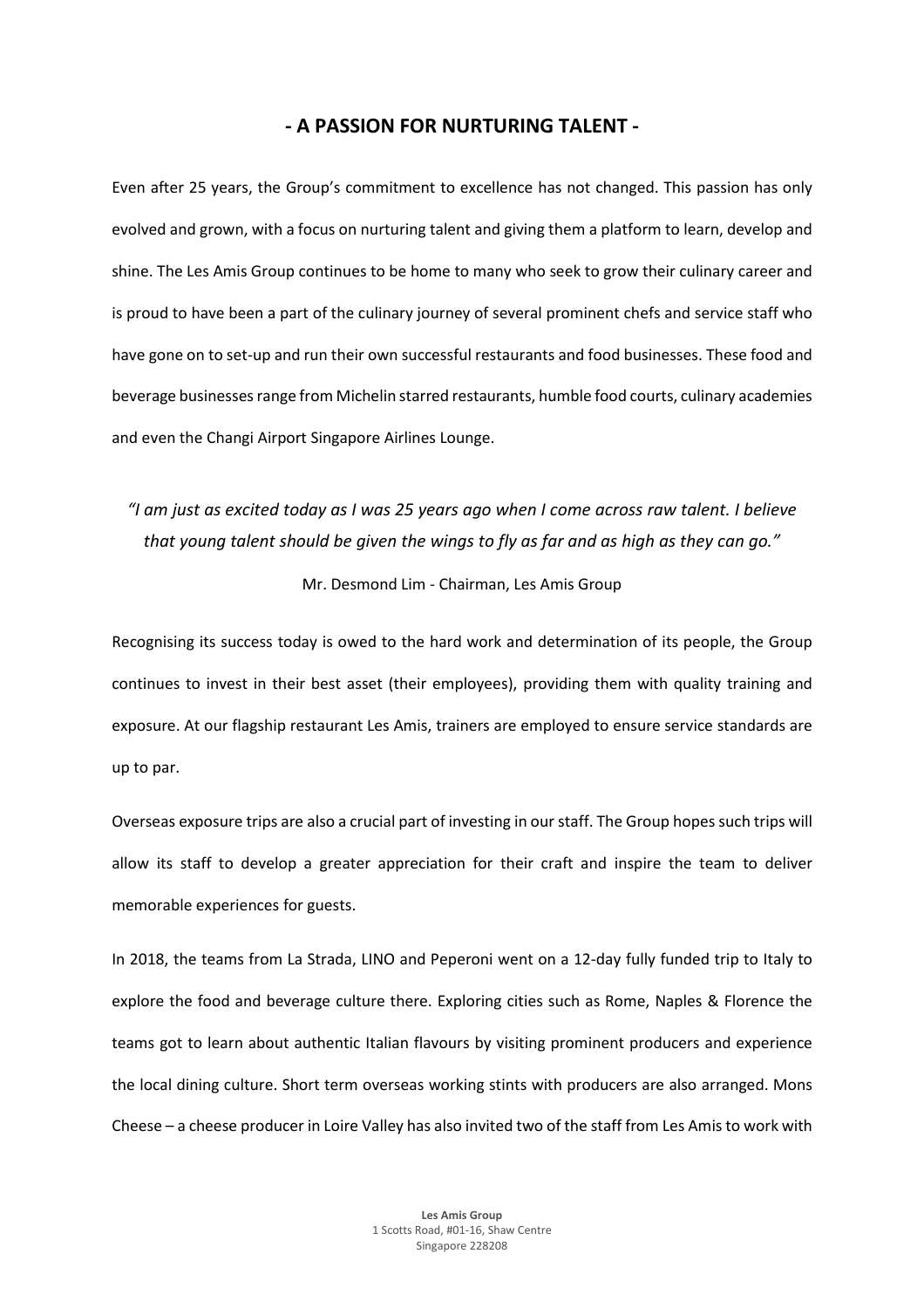them for two weeks to gain a deeper insight of the cheeses served at the restaurant. A trip to visit Les Amis restaurant's caviar supplier is also planned for the later half of this year.

While the Group aims to retain high performing staff through proper recognition and rewards, it is also working hand-in-hand with educational and training institution partners to support the next generation of promising talents. When celebrating their 20<sup>th</sup> Anniversary in 2014, The Les Amis Group had raised and donated S\$1,080,000 in support of scholarship programmes for students from Temasek Polytechnic and the Institute of Technical Education.

The Group will always endeavour to provide platforms for both new and existing talent to showcase their skill and distinct point of view. Two of the Les Amis Group's new concepts will be helmed by young chefs under 30 years old who are keen to share their cooking philosophies. While the other two concepts showcase two existing Les Amis Group Chefs looking to branch out.

True to the Group's name – "for friends by friends", the first new concept to open on  $15<sup>th</sup>$  March 2019, Yujin Izakaya will be helmed by Chef-owner Freddie Lee who was part of the original opening team of Les Amis on 15<sup>th</sup> March 1994. Managing the front-of-house is his wife Purdey Poon who he met while working at Les Amis in the late nineties.

# **- A YEAR OF CELEBRATIONS -**

To kickstart the Group's 25<sup>th</sup> anniversary celebrations, its flagship restaurant Les Amis will be offering a special menu priced at S\$250++ which includes one glass of 2004 Bruno Paillard Brut Assemblage champagne, with compliments from Les Amis for its guests to celebrate this momentous occasion together. On a sweet note, a reservation only 12cm Kumquat Tart (S\$25++) inspired by the original Les Amis logo will be sold at Tarte by Cheryl Koh. The special commemorative menu and tart will be offered from 15<sup>th</sup> March to 31<sup>st</sup> March 2019. Fans of the Les Amis Group can look forward to an array of enticing offers and specials by its restaurants across the year.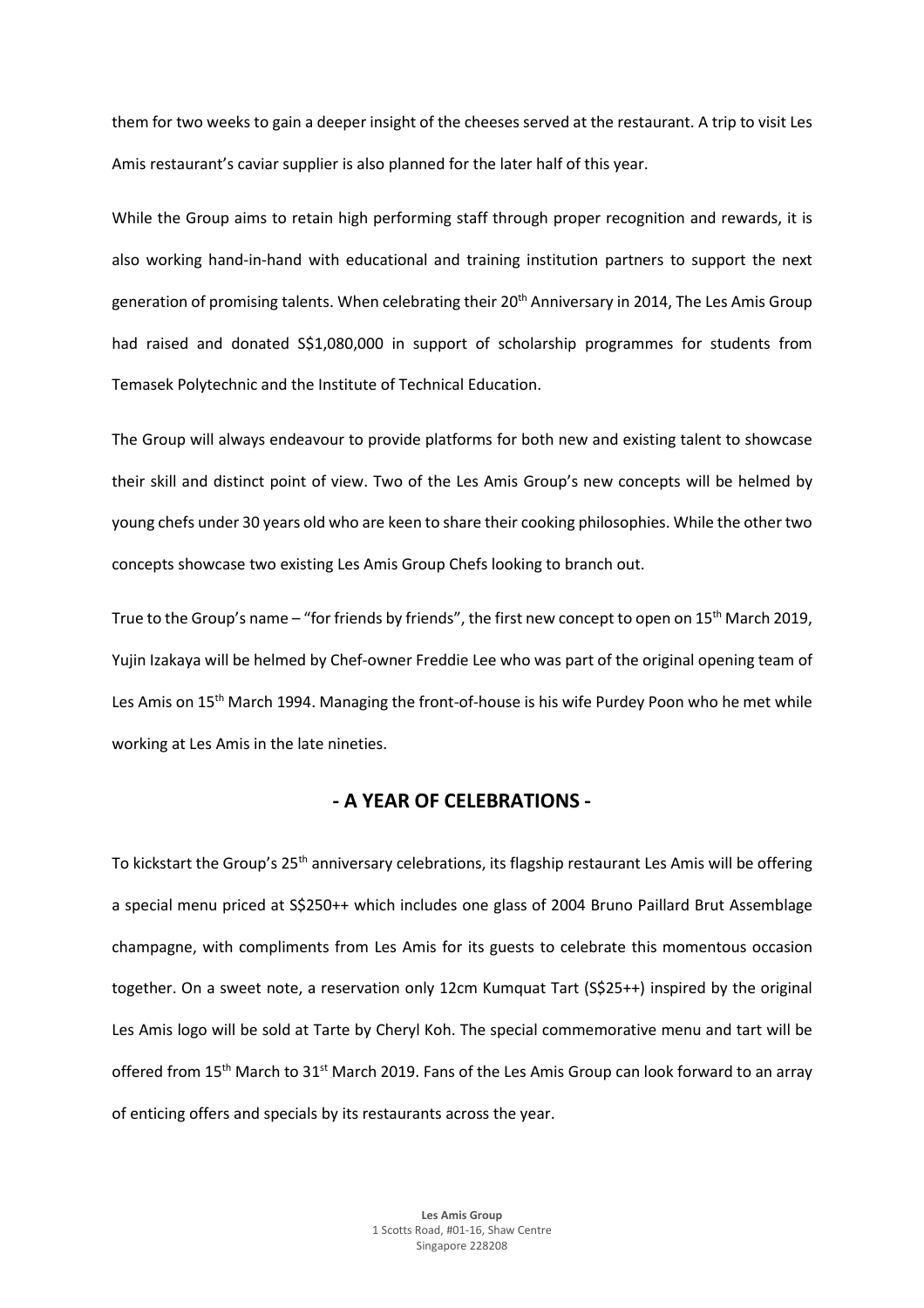

# - **INTRODUCING OUR NEW CONCEPTS -**

#### **YUJIN IZAKAYA**

#### **(Zion Road - Opening 15 March 2019)**

As the Japanese word for friend, Yujin Izakaya embraces the spirit of friendship. An unassuming modern 58-seater Izakaya tucked away at Zion Road, it showcases rustic yet contemporary Japanese fare that is enjoyed in a fun and vibrant setting. Chef-owner Freddie Lee presents his modern take on traditional Kushiyaki dishes. A perfect place to unwind and let your hair down, guests can enjoy a variety of yakitori skewers, grilled mains and other delicious small bites with friends. Chef Freddie was part of the original team which opened Les Amis Restaurant in 1994, coming full circle, his dream of opening his own Izakaya for friends, by friends is fulfilled.

## **INDIGO BLUE KITCHEN**

# **(Shaw Centre, 3rd Floor - Opening June 2019)**

Named after the iconic blue Butterfly Pea flower in Peranakan cuisine, Indigo Blue Kitchen aims to preserve and tell the stories of Peranakan culture through its heritage dishes. The 74-seaterrestaurant helmed by Chef Jun Xiang features recipes carefully fine-tuned in consultation with Peranakan matriarchs and is presented with a modern update that is best enjoyed communally in the comfort of the restaurant's soothing interiors.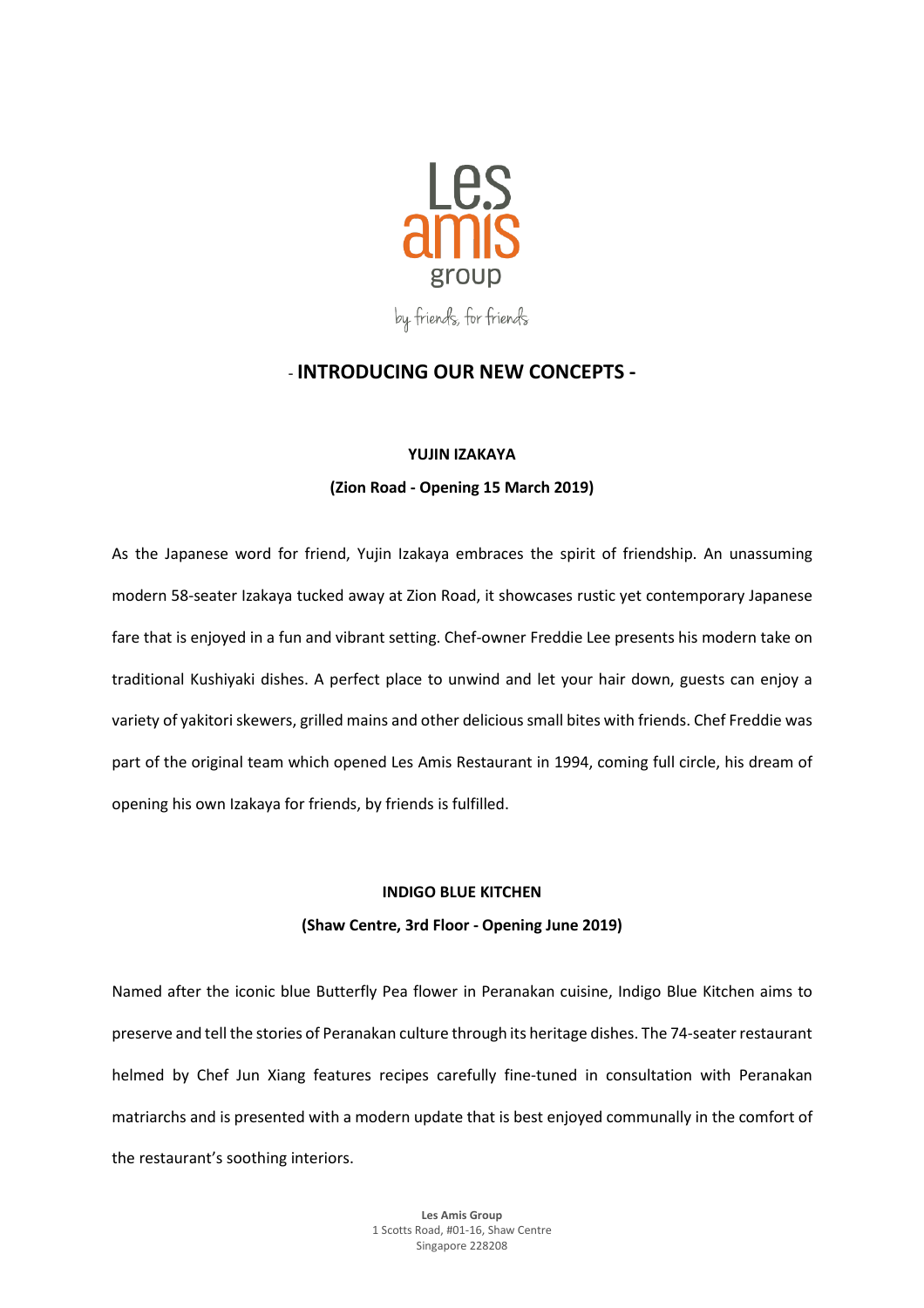#### **UNCLE WOK**

#### **(Shaw Centre, 3rd Floor - Opening June 2019)**

Presenting the art of wok cooking, Uncle Wok aims to offer well-prepared Asian dishes that deliver on both taste and quality. With recipes carefully put together by Chef Danny Tan, who has spent over 15 years with the Les Amis Group, guests can look forward to enjoying hearty and nostalgic fare at this 46-seater quick service restaurant.

### **KAUSMO**

## **(Shaw Centre, 3rd Floor - Opening June 2019)**

Co-founded by local female duo (Chef Lisa Tang and Front-of-house Manager Kuah Chew Shian), Kausmo aims to better the world, one thoughtful decision at a time by challenging food norms and promoting more sustainable and conscientious living. Through the use of fresh, repurposed fruits and vegetables that are overstocked, oddly shaped & sized but have best ripeness for consumption, the intimate 16-seater restaurant will present "unrefined fine food" that shines the spotlight on homegrown and regional produce.

**- END -**